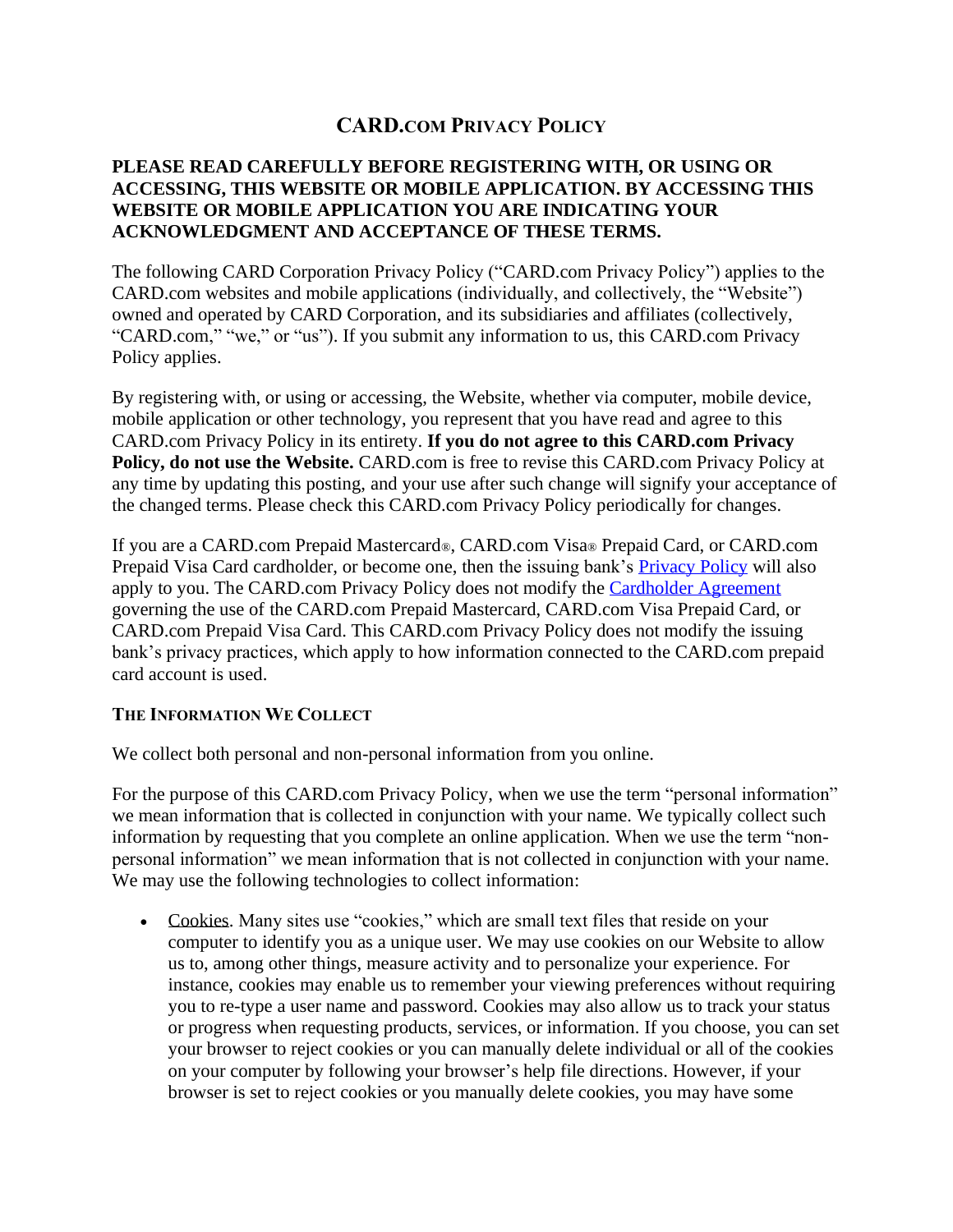trouble accessing and using some of the pages and features that are currently on our Website, or that we may put on our Website in the future.

- Web Beacons. A web beacon is an electronic file on a web page that allows us to count and recognize users who have visited that page. Among other things, a web beacon can be used in HTML-formatted email to determine responses to our communications and measure their effectiveness. You can generally avoid web beacons in email by turning off HTML display and displaying only the text portion of your email.
- Internet Protocol (IP) Address. As you enter our Website, we capture and retain the IP address of the device you are using, such as a personal computer or a mobile device.
- Location and Usage Information. If you use our mobile application or access the Website using a mobile device, we may collect information concerning your location, information about when a mobile application is launched, individual session lengths for mobile application, or why a mobile application may not be working.

Do Not Track Header: Some web browsers and devices permit you to broadcast a preference that you not be "tracked" online. At this time, we do not modify your experience based upon whether such a signal is broadcast.

# **HOW WE USE PERSONAL INFORMATION**

Our primary purpose in collecting information about you is to provide you with products, services, and information that we think may be of interest to you. We may also decide to use information about you to track how you use our Website. In addition, we may aggregate the information that you provide with the information that other users provide in order to conduct research, analysis, or studies for our own purposes (i.e., not related to providing you with specific products or services).

We may decide to send email to people who provide us with their email addresses. If you decide that you do not want to receive commercial emails from us, you can "opt-out" from receiving such emails by clicking on the "unsubscribe" link provided at the bottom of every commercial email. Please note that if you choose to opt-out, we will still send you email relating to specific products or services that you purchase, or email that we believe is pertinent to any communication that you have sent to us, or relationship that you may have with us. If you decide at a later time that you would like to receive commercial emails from us, you can re-add yourself to our communication list. If you are a registered user of the Website, you may also change your communication preferences after logging into the Website.

#### **HOW WE SHARE INFORMATION**

We may share personal information or non-personal information with other companies in the following situations:

• Sharing Your Information with Service Providers. We may share information with companies or individuals that provide us with services. These services may include, among other things, helping us to provide services that you request, to create or maintain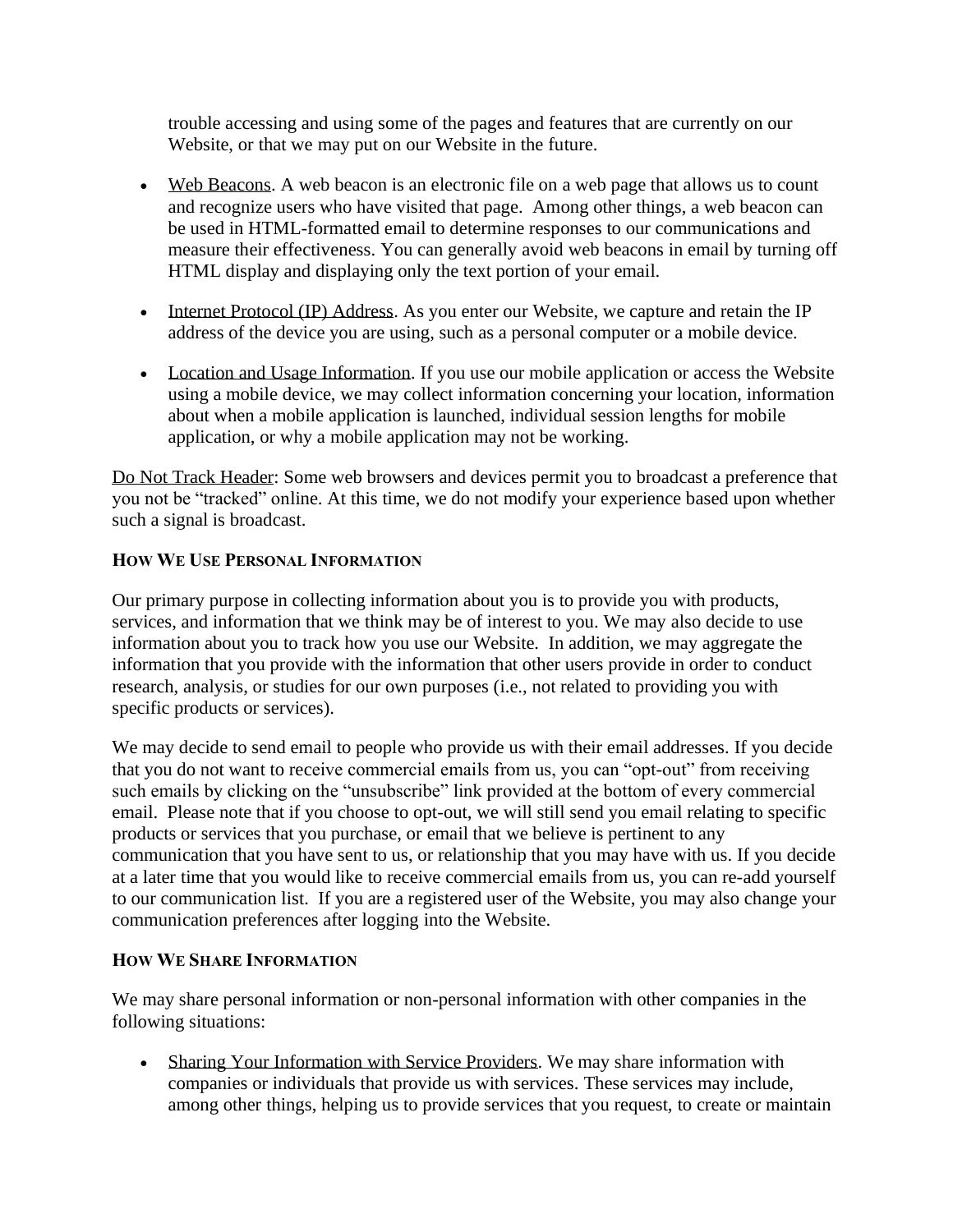our databases, to research and analyze the people who request products, services or information from us, to prepare and distribute communications, or to respond to inquiries. Except as otherwise noted in this policy, any party with whom we share your personal information is required either contractually or by law to keep it confidential and not to disclose it without your consent and to only use such information as required for the services to be performed.

- Other Companies: We may provide information to carefully selected outside companies when we believe their products or services may be of interest to you.
- Law Enforcement and Legal Process. We may disclose personal information to government and regulatory agencies to comply with a lawful summons, court order, subpoena, discovery request, fraud investigation, audit, regulatory examination or other valid court, government, or regulatory agency request.
- Business Transition. In the event that we, or any portion of our assets, are acquired, your information may be transferred to the acquiring company.

Behavioral Advertisers. We may participate in behavioral-based advertising. This means that a third party may use technology, such as a cookie on your browser or a web beacon, to identify you on our Website so that they can provide advertising about products and services tailored to your interest. That advertising may appear either on our Website, or on other websites. If you would like to opt-out of behavioral advertising based on your use of our Website, you can do so by visiting the Network Advertising Initiative at www.networkadvertising.org and the Digital Advertising Alliance at www.aboutads.info.

Other Websites. Our Website, emails, or applications may link to third parties' websites. It is also possible that third parties' websites or emails may link to our Website. We are not responsible for the content or the privacy practices employed by third parties. We encourage you to read the privacy policies of these websites before transmitting any personal information to third parties.

Plaid Inc. CARD.com uses Plaid Inc. ("Plaid") to gather End User's data from financial institutions. By using our service, you grant Card.com and Plaid the right, power, and authority to act on your behalf to access and transmit your personal and financial information from the relevant financial institution. You agree to your personal and financial information being transferred, stored, and processed by Plaid in accordance with the [Plaid Privacy Policy.](https://plaid.com/legal)

Dwolla, Inc. In order to use the ACH transfer from external bank accounts functionality of the CARD.com application, you must open a "White Label" account provided by Dwolla, Inc. ("Dwolla") and you must accept the Dwolla Terms of Service and Privacy Policy. Dwolla, Inc. operates a software platform that communicates your instructions for funds transfers to its Financial Institution Partners, and the "White Label" account is the type of account on Dwolla's platform you will agree to open if you chose to use this feature of the CARD.com application.

Any funds held in the Dwolla account are held by Dwolla's financial institution partners as set out in the Dwolla Terms of Service. You authorize CARD.com to share your identity and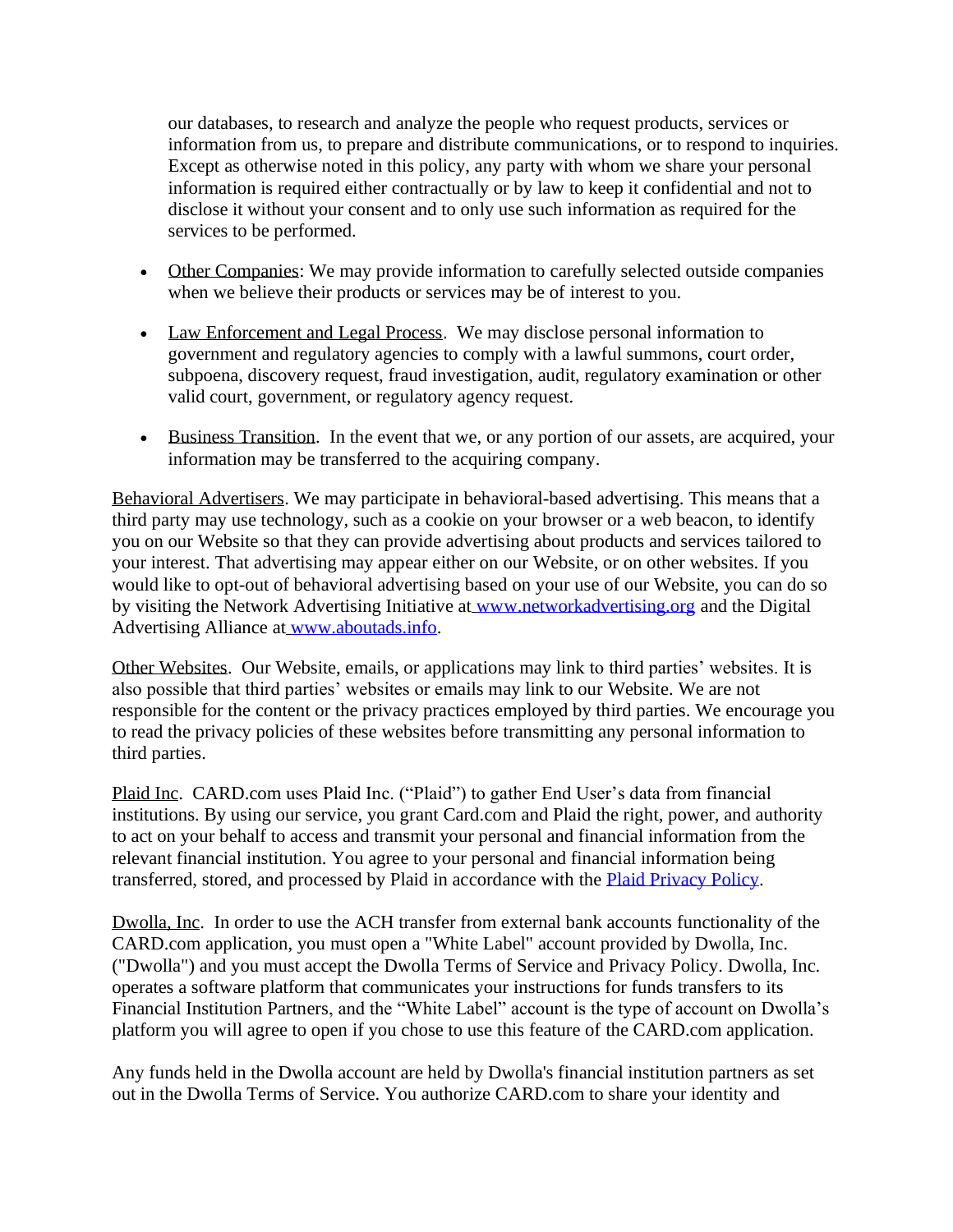account data with Dwolla for the purposes of opening and supporting your Dwolla account, and you are responsible for the accuracy and completeness of that data. You understand that you will access and manage your Dwolla account through CARD.com's application, and Dwolla account notifications will be sent by CARD.com, not Dwolla. CARD.com will provide customer support for your Dwolla account activity, and can be reached at CARD.com/support, or 866-345-4520. The services and account provided by Dwolla are not sponsored, endorsed, administered by, or associated with the issuing bank for your Card.com prepaid card, who has no liability in relation to the Dwolla services and account.

# **HOW WE SECURE INFORMATION**

We use reasonable measures to help keep information secure, and to help prevent it from becoming disclosed to individuals who are not described in this CARD.com Privacy Policy. While we follow reasonable procedures to try to protect the information in our possession, no security system is perfect and we cannot promise, and you should not expect, that your information will remain secure in all circumstances.

## **HOW WE COMMUNICATE WITH YOU**

If you have any questions or concerns regarding anything contained herein, please contact us at:

Email: support@card.com Phone: (866) 345-4520

Or, for instant answers, visit our [FAQ page.](https://www.card.com/faq)

For your security, please do not provide personal information via email, including:

- Your 16 digit Account number
- Your Social Security Number
- Your Date of Birth
- Your CARD.com online account login info (Username or Password)
- Your State Issued ID

If we need, or are required, to contact you concerning any event that involves your information we may do so by email, telephone, or mail.

We have a process in place that helps us to maintain the accuracy of the personally identifiable information that we collect. Please visit the CARD.com account page to review and correct information about yourself, such as a change in your name or contact information. If you believe that our information is inaccurate or incomplete, you also can contact us at the number listed above and ask us to correct or update our information.

#### **YOUR CALIFORNIA PRIVACY RIGHTS**

Effective January 1, 2020, the California Consumer Privacy Act (CCPA) permits consumers who are California residents to (a) ask a covered business which categories and pieces of personal